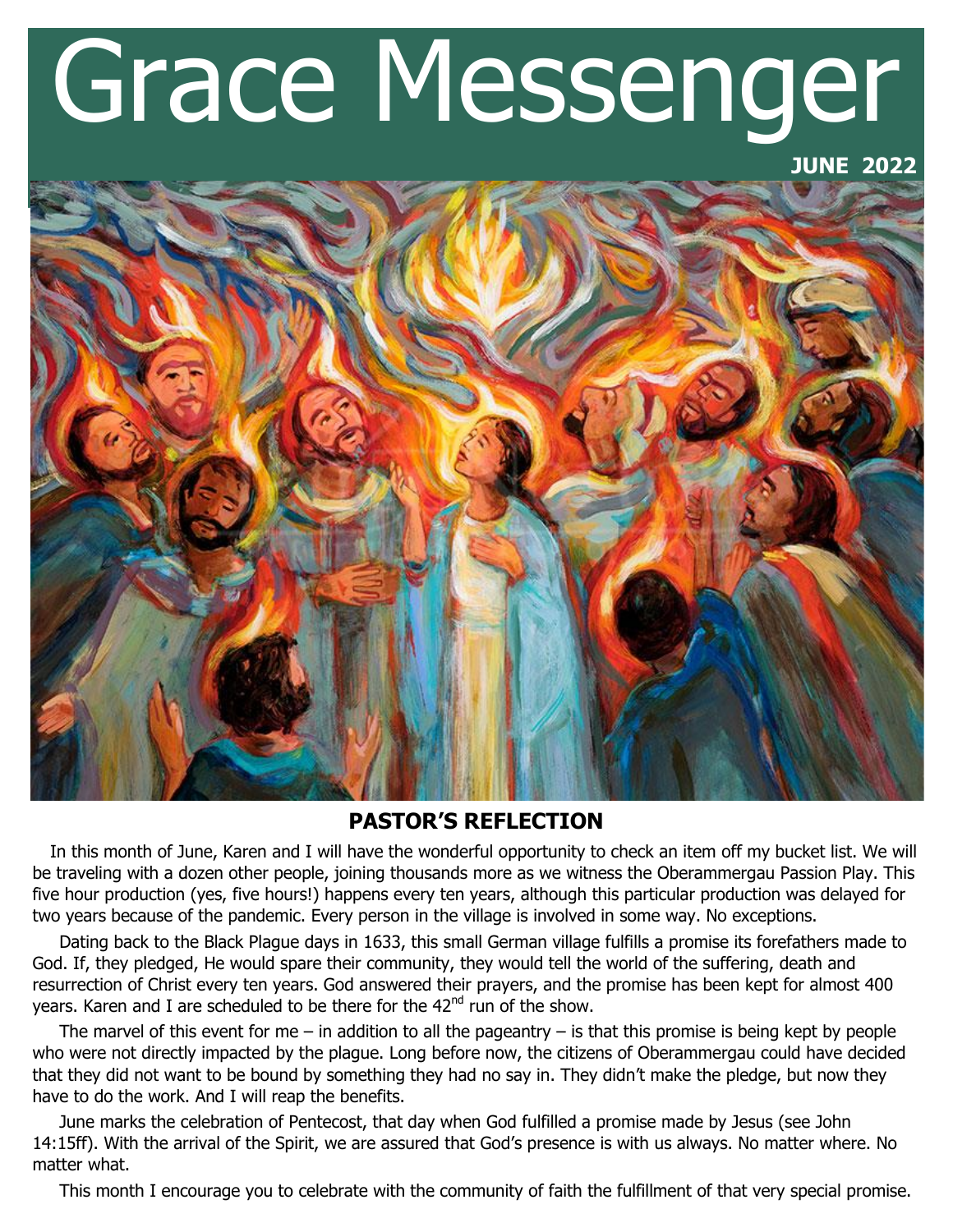# **OUTREACH CORNER**

**Save the Date:** Sunday, July 10, Grace Outreach Breakfast Break will feature Ken and Penny Ekegren from the Malawi Orphan Care Project. The orphan project began in 2005 in Kanyenyeva, Malawi providing lunch to 125 children once or twice a week and now is providing lunch to approximately 800 children 6 days a week and sending 70 teens to high school. Come and learn more about all they have been able to do and how to support this wonderful ministry.

**Annual Good Dad Award:** The aim of the Good Dad Award is to recognize the significant role fathers play in their children's well-being and development, and to raise awareness of the value of fathers in their families and in their communities. The award identifies and honors outstanding fathers for their exceptional commitment to raising their children and/ or for their exemplary contributions to the development of children in their communities.

In Clark County, the local Good Dad Awards will be presented at 2:00 PM on Saturday, June 18 during the annual Juneteenth/FatherFest event on the green in front of The Gammon House Museum, 620 Piqua Place, Springfield, Ohio. To learn more about The Good Dad Award and to nominate a good dad go to [https://urbanlight.org/good](https://urbanlight.org/good-dad-award/)-dad-award/

**Juneteenth 2021 FatherFest**: Saturday, June 18, from 11am to 7pm, at the Gammon House address listed above. There is a Parade at 11am, vendors with crafts and food, Quilt displays and tour the Gammon House. Please come out and enjoy the food and people and support Urban Light Ministries and their father initiative. See flyers around the church to sign up for the 5K that is on June 11 or to learn about the Juneteenth/ FatherFest event, or go to <https://gammonhouseoh.org/juneteenth/>

**Kids Around the World:** On Saturday, July 30, at 10:30 a.m., come to Grace and join us for a meal packing party. Kids Around the World empowers groups to be a part of the solution of childhood malnutrition. OneMeal food is packed and sponsored by partners and volunteers at their own packing events throughout the US and shipped overseas to serve malnourished children in orphanages, schools, homes, churches, and community feeding centers. Our event here at Grace will pack meals that will be sent to Ukrainian refugees oversees. Please come out and help us pack meals to help feed these people who have been forced out of their homes. Watch for a sign-up sheet to sign-up for a time to come and help on that Saturday. See Sandy Thompson for more information: [spnrj@yahoo.com](mailto:spnrj@yahoo.com) or 937-605-0416.



Since the writing of last month's Messenger article, our Congregational Profile has been shared with all the NALC churches in our denomination, so we expect some new candidates to present themselves in the next several weeks.

 In response to the NALC's request to include a video with our profile, the committee has created a plan to provide content, photos, filming, and editing for a video, to submit by the end of May. In addition, our group has compiled a set of  $2<sup>nd</sup>$  interview questions as we prep for candidates that make it through the first round of communication. The Call Committee will continue to submit monthly Messenger articles to keep everyone in the loop. Please continue to pray for us as we keep our hearts and minds in Christ Jesus, acknowledging his presence in this process, and staying open to his guidance.

 While much of the Call Committee's work is confidential in order to protect candidates who express interest, we encourage you to approach any of us with questions regarding the call process and where we are in that process at any time. We are blessed with a wonderful team – Elaine Bucey, Lori Fain, Leah Fraker, Steve Garrett (Council President and Ex-Officio Member), Mark Grimes, Stacey Laux (Secretary), Eric Leeth (Co-Chair), Su-Ann Newport (Co-Chair), Mike Ray and Matt Rugh  $-$  all of whom feel honored, humbled and called to serve in this ministry. While not a regular attendee of the committee's meetings, Pastor Tom Brodbeck continues to be a valuable resource to the committee.

 Thank you for your continued prayers as we work to discern God's will for Grace. Matt Rugh

# **ENRICHING FOOD WITH HERBS**

 On June 26, Cathy Zernechel will give a presentation for the Women of Grace entitled "Enriching Food with Herbs." She will identify the herbs grown in the Grace Garden and share how they can be used. The presentation will be in the fellowship hall after worship, around 12:15 p.m.

 If you have a favorite herb recipe to share, get it to Karen Brodbeck or Cathy Zernechel and we will make copies. Reservations can be made on the Grace App (please provide the location on the app).

 Mark your calendar for this informative session and bring a friend.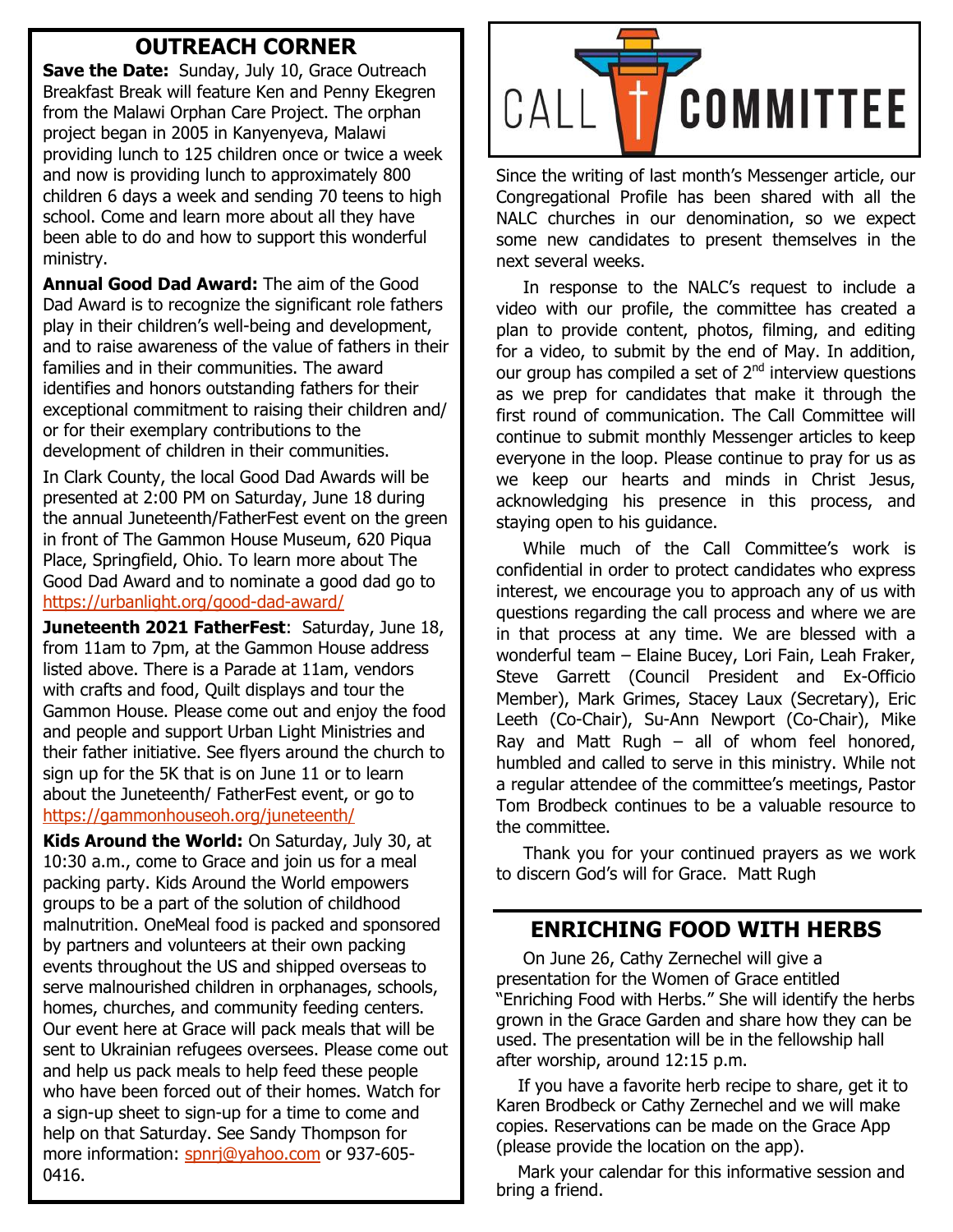# **FINANCIAL STEWARDSHIP**

# **1 Corinthians 5:8**

 **Let us therefore celebrate the festival, not with the old leaven, the leaven of malice and evil, but with the unleavened bread of sincerity and truth.**

 When I read these words, I am reminded that Christ saved us from sin through His death on the cross. We have been redeemed and forgiven. That's a good reason to Celebrate. To know that Jesus loved us that much to sacrifice Himself.

 To read His word and follow His teachings with sincerity and love is a testimony and acknowledgement that God is our Father. Our faith should always shine through to others in all that we do. Celebrate each and every day as though it was your last.

I am truly blessed to know the Lord. Cathy Zernechel

# **CELEBRATION CORNER**



 Celebrating this month is the Grace property ministry. Grace is blessed with a hard working group of volunteers that assist me in various areas of the building and grounds. Each season has a specific ministry team that is responsible for decorating the church grounds and /or building. We are blessed to have the Hanging of the Greens ministry who creatively decorate the church for the season of advent. Judy Fredrich and her team beautify the Grace grounds in the spring and summer with geraniums purchased by Grace members.

 We celebrate those volunteers that work behind the scenes maintaining the activities of the church: technology team, church prep (what would we do without our morning cup of coffee), pew care, safety stewards, and scrub club. We would like to add a team of volunteer painters.

Late April work began on replacing the roof over the

original sections of the building. The flat roof was torn off and replaced with pvc roofing material. It took 240 sq. of asphalt shingles to replace the original sections of the building. We are pleased



with the appearance and the performance of the new roof.

Grace is blessed to have a great body in Christ! Robert

# **HEARTFELT THANKS**

Dear Grace Family,

 You have no idea how much it means when you are incapacitated and you receive all of these cards! Your thoughtfulness and continued prayers are very much appreciated! Blessings to all, Linda Fuschino

Dear Grace members and card ministry team,

 Thank you for all the cards expressing words of appreciation and support during staff appreciation week. I 'm blessed to serve God and our church family and appreciate the opportunity to do so. Sharing in His service, Cindy Witker

# Dear Members,

 Thank you for your kindness and comforting words. We gratefully appreciate your cards and kind expressions of sympathy during this difficult time. Ron was a humble man who had a servant's heart that overflowed with compassion for all people. God bless, Beverly Jones and the Ron Jones Family



# **"LIFE-TO-LIFE" DISCIPLE GROUP**

 The photo features one of many Grace's "Life-to-Life" Disciples group. Group members include: BACK – Cathy Noyes, Carol Carpenter, Connie Dellinger. FRONT – Barbara Blackburn, Connie Everhart, Elaine Shaftner. We meet in and around Springfield every two weeks. Currently, we are studying and discussing the Book of Ezekiel. Our tee-shirts read, "Sisters in Christ, Sisters for Life."

Team Photographer: Robert Thompson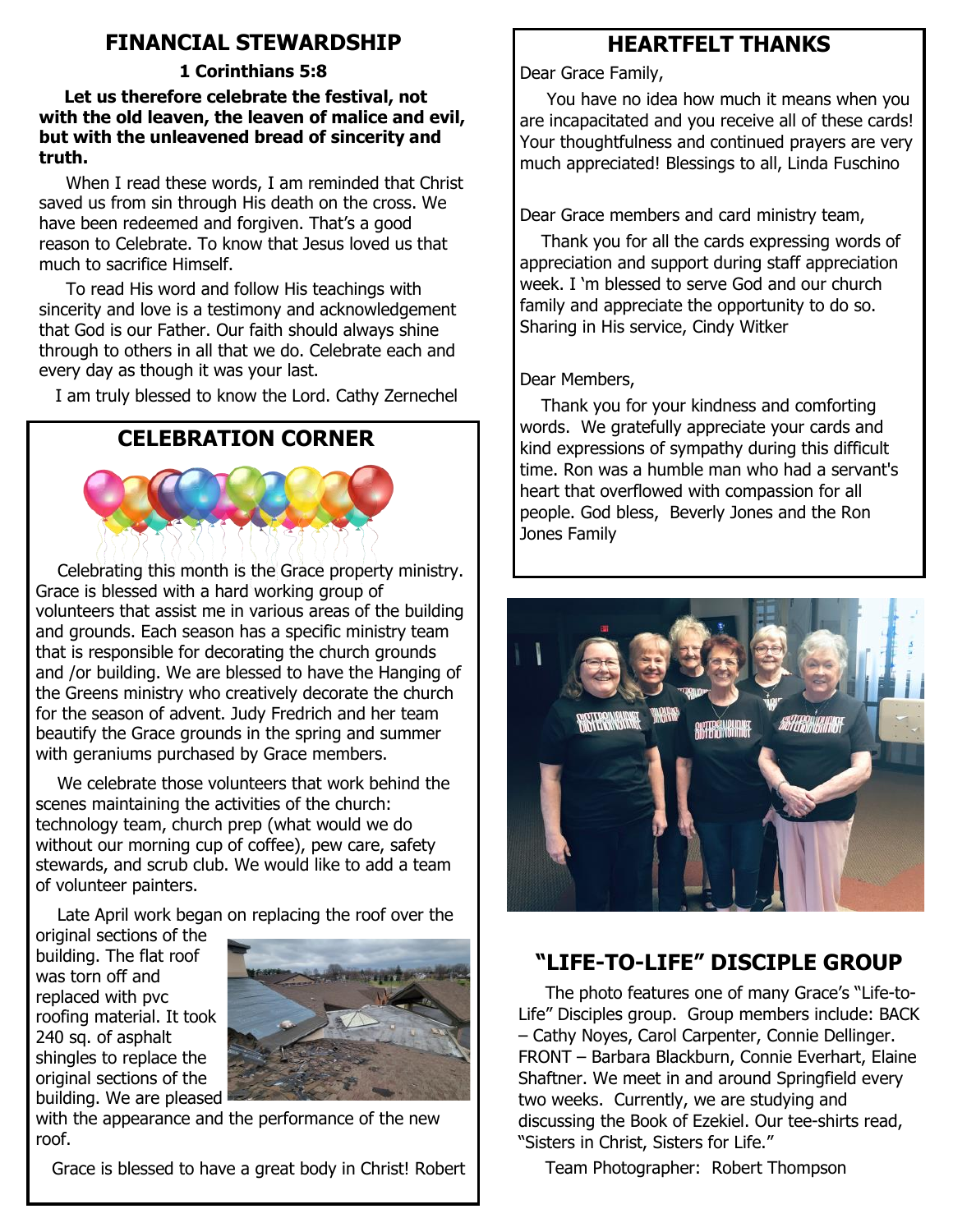

## **Wednesday, June 1**

**Thursday, June 2** 11:00 am Adult Bible Study 1:00 pm Service Quilt Guild 1:00 pm Brass group rehearsal 7:00 pm Praise Team rehearsal

#### **Friday, June 3**

**Saturday, June 4** 8:00 am Men's Bible Study

## **Sunday, June 5**

Day of Pentecost 8:00 am Worship 9:15 am Sunday School for all ages 10:45 am Contemporary Worship 12:00 pm Youth Mission Trip mtg

#### **Monday, June 6**

1:00 pm Essence of Grace rehearsal Father's Day

#### **Tuesday, June 7**

 8:00 am Men's Bible Study 11:30 am —1:30pm Staff meeting/ office closed

#### **Wednesday, June 8**

 9:30 am Hope Guild 1:30 pm Charity Guild 5:30 pm Grace Notes rehearsal 7:00 pm Sanctuary Choir rehearsal

#### **Thursday, June 9**

11:00 am Adult Bible Study 1:00 pm Service Quilt Guild

## **Friday, June 10**

**Saturday, June 11** 8:00 am Men's Bible Study

## **Sunday, June 12**

The Holy Trinity 8:00 am Worship 9:15 am Sunday School for all ages 10:45 am Worship

## **Monday, June 13**

**Tuesday, June 14**

8:00 am Men's Bible Study 11:30 am  $-1:30$ pm Staff meeting/ office closed 2:00 pm Joy Guild 6:00 pm Executive Committee

## **Wednesday, June 15**

**Thursday, June 16** 11:00 am Adult Bible Study 1:00 pm Brass group rehearsal

### **Friday, June 17**

**Saturday, June 18** 8:00 am Men's Bible Study

## **Sunday, June 19**

Youth depart on mission trip 8:00 am Worship 9:15 am Sunday School for all ages 10:45 am Worship

**Monday, June 20** 1:00 pm Essence of Grace rehearsal 6:00 pm Prayer Support Team

**Tuesday, June 21** 8:00 am Men's Bible Study 11:30 am —1:30pm Staff meeting/ office closed 7:00pm Grace Council meeting

#### **Wednesday, June 22**

**Thursday, June 23** 11:00 am Adult Bible Study

#### **Friday, June 24**

**Saturday, June 25** 8:00 am Men's Bible Study

#### **Sunday, June 26**

8:00 am Worship 9:15 am Sunday School for all ages 10:45 am Worship 12:00 pm Financial Stewardship 12:15 pm Enhancing Food with Herbs Presentation

#### **Monday, June 27**

## **Tuesday, June 28**

 8:00 am Men's Bible Study 11:30 am —1:30pm Staff meeting/ office closed

#### **Wednesday, June 29**

#### **Thursday, June 30**

11:00 am Adult Bible Study